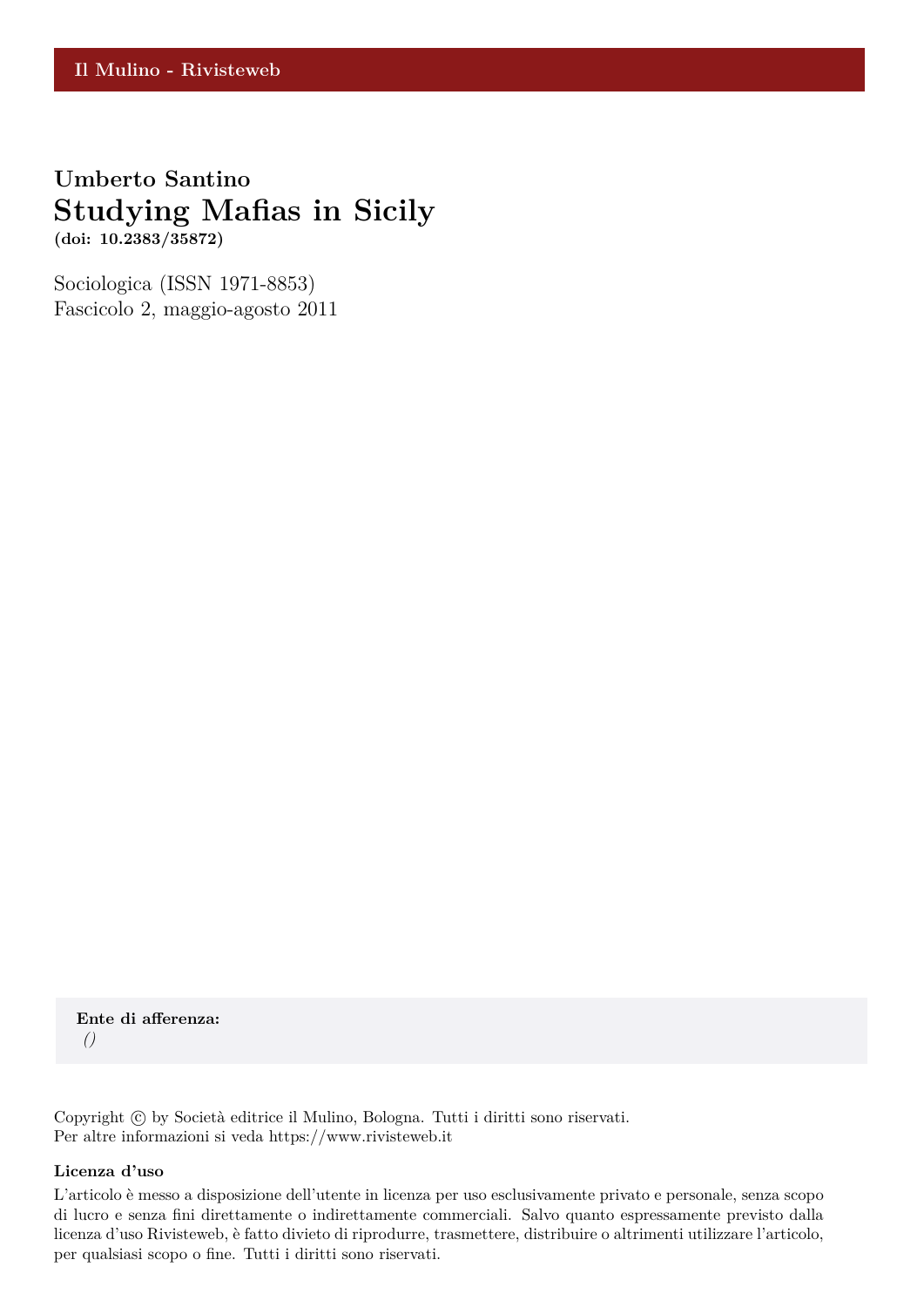Symposium / "Telling about the Mafia": Research, Reflexivity, and Representation, edited by Marco Santoro

# **Studying Mafias in Sicily**

*by* Umberto Santino

doi: 10.2383/35872

For those who are born in Sicily and choose a form of militancy to transform their own reality, the encounter with the phenomenon of mafia is arguably "natural." I was born in the inner Sicily, in the province of Palermo, but I can not remember any particular episode from the place where I lived my early childhood. My father used to tell me that some figures who had survived the Fascist internment were Mafiosi, but they did not look so active. The most powerful and bloody Mafia was in the nearby towns: in Alia, where two peasants were killed in 1946 by a bomb that was thrown to the Chamber of Work's Secretary's house, where the protagonists of the political struggles in those years used to meet; in Caccamo, where the mafia boss had a reserved seat in the council chamber, near the major's (but I learnt it later): in Sciara, where in 1955 trade unionist Salvatore Carnevale was murdered. However, people did not talk (a lot) about Mafia. When I moved to the city to keep on studying, I discovered Palermo. It exhibited its war ruins, while preparing itself for the great speculation that was going to overwhelm it. In the early 1960s there were the great killings mainly associated with the "sack of Palermo."

My interest towards studying mafia and fighting against it increasingly developed during my militancy within the New Left groups that were born at the end of the 1960s. In that period, the most significant figure was Mario Mineo, an economist who had been politically engaged since his early youth, firstly in the underground anti-Fascism and then in the Socialist Party and in the Communist Party. After being elected in the list of the so-called "Blocco del Popolo" (Bloc of the People) during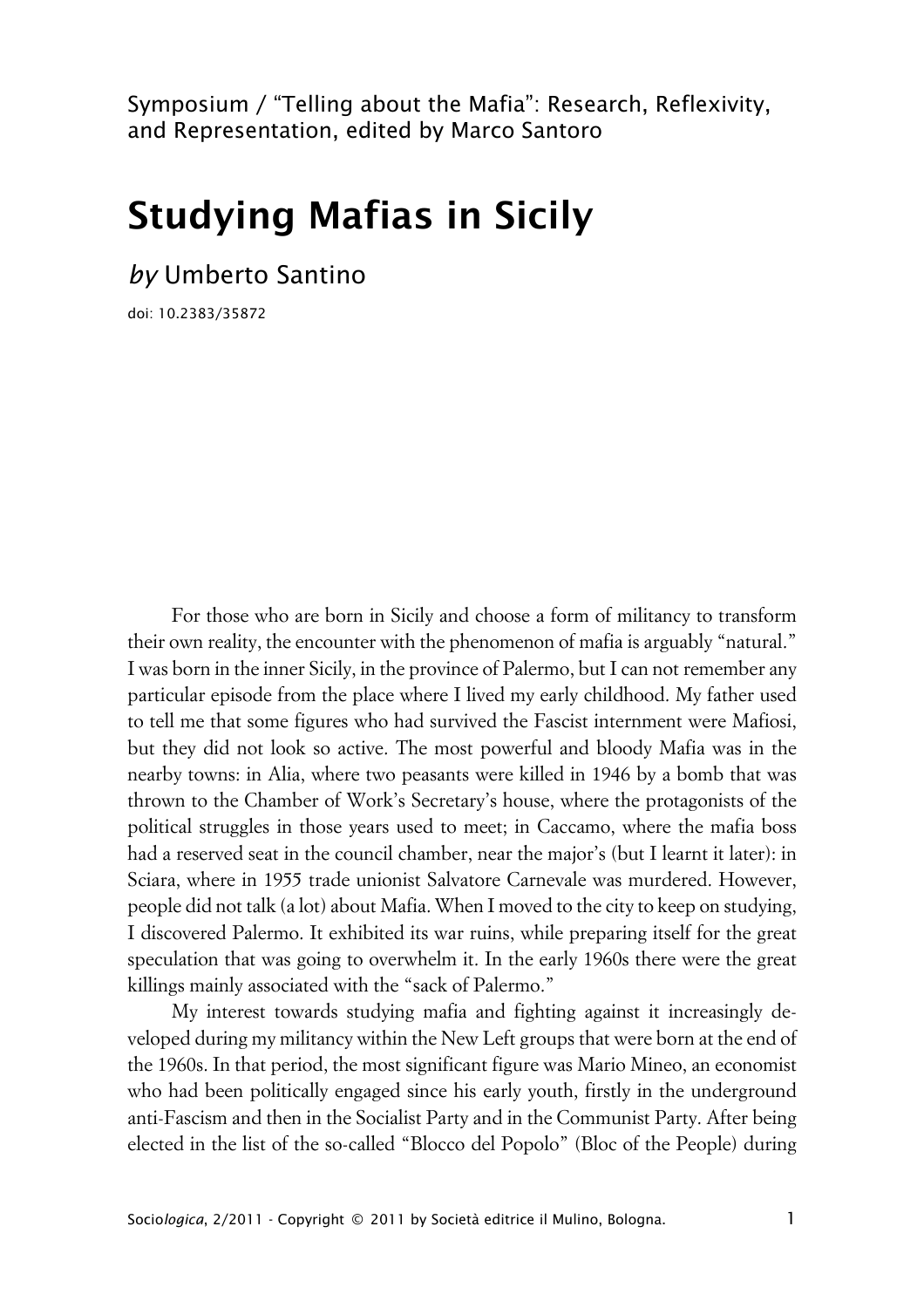the first regional elections on April 20, 1947 (that was the first and only victory of the Left in Sicily, and after ten days the massacre of Portella della Ginestra took place), he presented the draft of a regional statute, which included the abolition of the provinces. After leaving the Communist Party, he had pursued his activities within extra-parliamentary groups. I met him at the end of the Sixties, when I was one of the leaders of the Lenin Circle, which joined the Manifest in 1970. In a paper, Mineo wrote about mafia as a "mafia-capitalistic bourgeoisie" which was widespread throughout Sicily [now in Mineo 1995]. On the basis of that paper, and through the rediscovery of Leopoldo Franchetti's work, I started developing my analysis of the system of relationships and the Mafia bourgeoisie [Santino 1994a]. Such analysis was not welcome within the national Manifest and was contested also by Sicilian militants. Some considered the Mafia to be dead, others claimed that in eastern Sicily a capitalistic bourgeoisie that had nothing to do with Mafia had imposed itself. Subsequently, we launched a popular initiative campaign for a regional law aimed at the expropriation of Mafia's properties: it was more than ten years before the anti-Mafia law, but the attempt was unsuccessful.

In 1977 I left politics and I founded the Sicilian Centre of Documentation (Centro siciliano di documentazione) together with a few others, among which Anna Puglisi: I had met her during the political militancy (both of us were active at the Zen, a public housing neighbourhood that had been occupied by homeless persons after the earthquake in January 1968) and we got married in 1972. The Centre's first initiative was the organization of the national meeting "Portella della Ginestra. A massacre for the centrism" ("Portella della Ginestra. Una strage per il centrismo"), which took place in the 30th anniversary of the massacre and was arguably a "heretical" initiative during the so-called historical compromise between the Communist Party (PCI) and the Christian Democracy (Democrazia Cristiana). On May, 9, 1978 Peppino Impastato, a militant of the New Left coming from a Mafia's family, was murdered. It represented a crucial event in our personal lives as well as in the life of the Centre. I was nine year older than Peppino, we were active within different and competing militant groups, and we had never had personal relationships. Everything began after his death. As soon as we heard about it, we rushed to Cinisi; people claimed it to be a terroristic attack or a suicide, but we immediately understood that he had been killed by the Mafia because of his decennial activity of denounce and counter-information. We put up a poster in Palermo which said: "Peppino Impastato was murdered by the Mafia", and we undersigned a petition in the Public Prosecutor's office. The following day we went to the funeral and we learned that only a few Cinisi citizens were there. On May 11, 1978, we organized a meeting at the University of Palermo in the morning, and in the afternoon we went back to Cinisi for the closing electoral meeting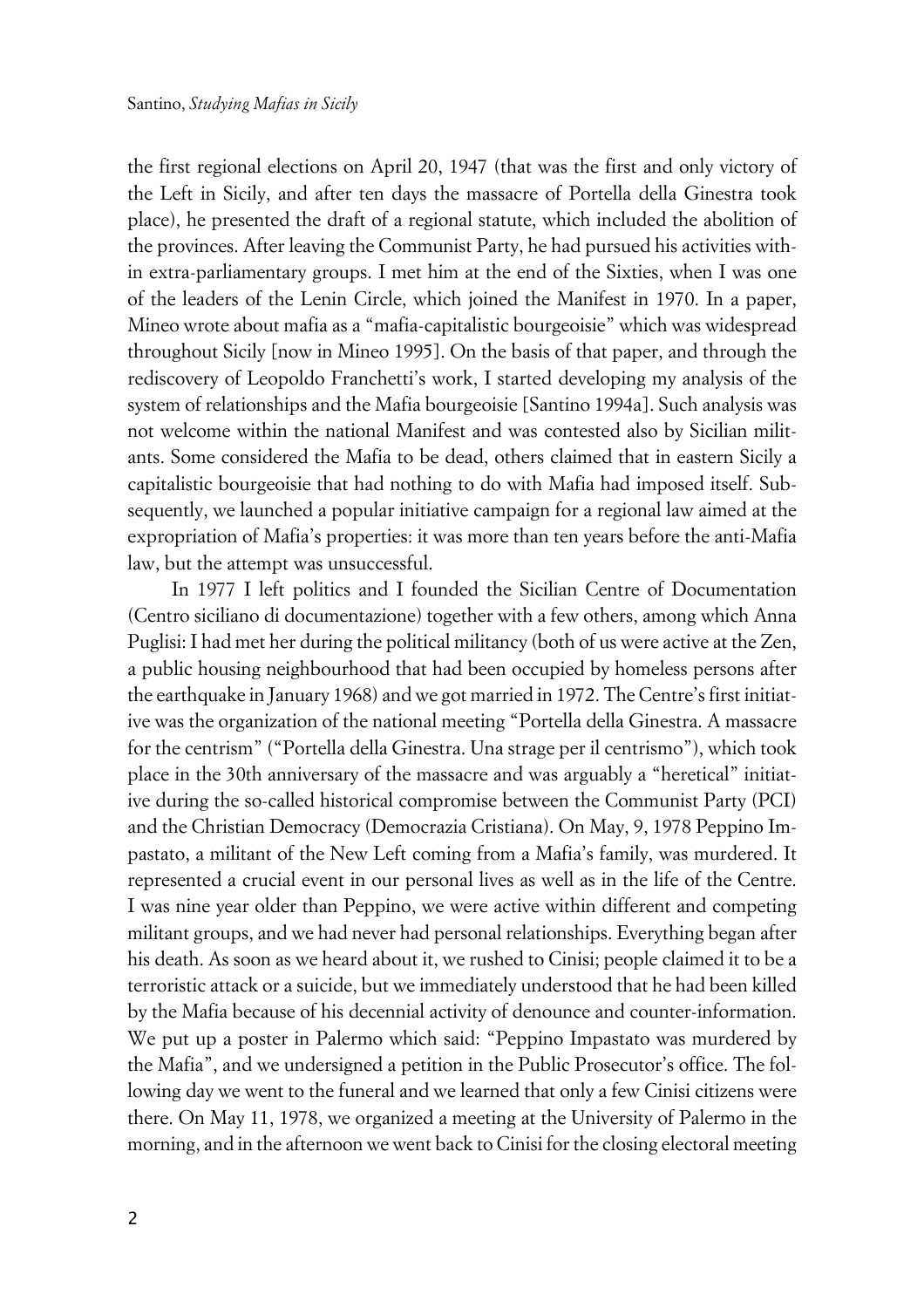that should have been held by Peppino. A leader of Democrazia Proletaria (Proletarian Democracy) who came from Milan was the official speaker, but the comrades of Cinisi, who knew my activity, asked me to talk. I accepted and, on the basis of their information, I named the name of mafia boss Badalamenti as the instigator of the murder. After a few days, breaking her ties with their mafia family, Peppino's mother sued for damaging in a civil proceeding. Thus a long battle began, a battle fought with Peppino's relatives and militant fellows in order to defend his memory and obtain justice. In 1979 we organized the first national manifestation against Mafia, in 1980 we named the Centre after Peppino Impastato and we started living years of isolation: he was unknown to many, for many others such as the magistrates of the Court House, with a very few exceptions such as investigating magistrate Rocco Chinnici, he was a terrorist who had committed suicide. The study of mafia and anti-mafia have since been at the core of my own activity as well as of the work of the Centre.

#### **Stereotypes and Paradigms**

My study, which was carried out mainly with Anna, aimed at developing a methodology. We started with an unsuited fund. I had a BA (laurea) in Law, with a thesis in Criminal Law, and after a brief experience as a voluntary assistant I wan an open competition to work as a regional official (while in the previous years many regional officials had entered thanks to internal calls), retiring early with the minimum wage. With a BA (laurea) in Mathematics, she used to teach in the Faculty of Science, and she too retired after a few years. Our research required other competences. My legal knowledge turned out to be useful, but we also started studying, with the enthusiasm and risks of the autodidacts, in order to widen our tool-kit. Anna focused on the role of women, doing press reviews and gathering life histories. The methodology I developed is not particularly original and it can be outlined as follows: 1) analysis of current ideas; 2) formulation of a defining hypothesis; 3) verification of the hypothesis through research, in a way that combined sociology and history (some would call it "socio-history") but remained open to insights from other disciplines. We clearly needed help from the outside: we asked for collaborations, but we could find only a very few of them.

When we started our research, the dominant ideas were based on stereotypes: mafia was considered a subculture involving the whole population living in Western Sicily (the most diffused book was Hess 1970, with the foreword by Leonardo Sciascia), and there was a distinction between "old mafia," which had the sense of honour and the respect for women, children, and men of the institutions, and the contem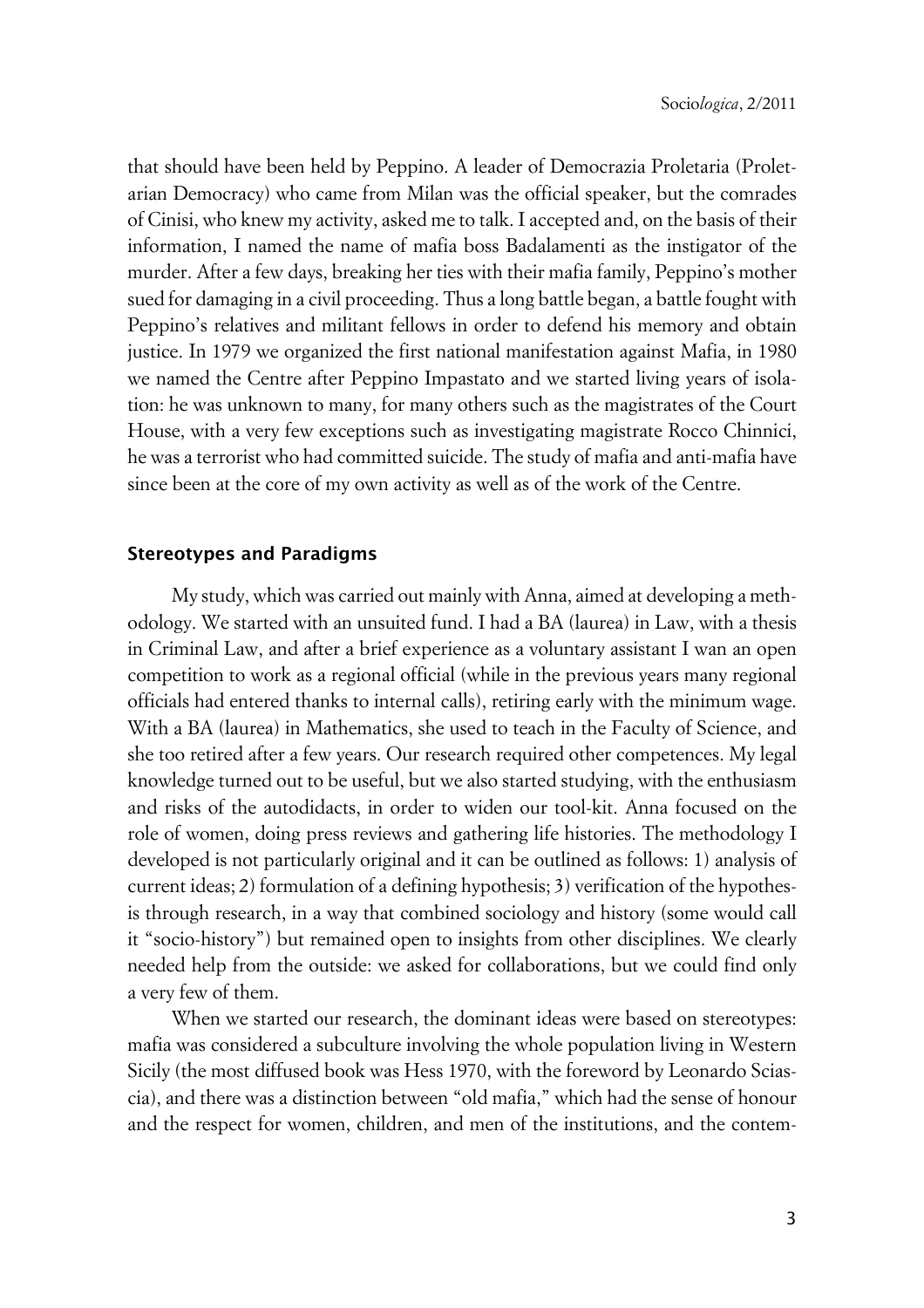porary "new mafia," which was considered a sort of common delinquency and urban gangsterism without rules. Only after the murder of Dalla Chiesa on September 3, 1982, an anti-mafia law was approved, which codified mafia as a criminal association with peculiar characteristics. This brought to a turnabout in the field of study, which has always suffered from a strong polarization. Mafia was formerly "subculture without organization", then it became only "organization". I described such a turnabout as a shift from the "indigestion of the informal" with an amoebic, invertebrate mafia (in that period the most diffused scientific expressions were "disorganized crime" and "non corporate groups"), to an "overdose of the super-structured," with an hyper-organized, Cartesian mafia [Santino 1994b]. But in order to study complex phenomena (and mafia is clearly a complex, polymorphic phenomenon) polarizations, "aut-aut," turn out to be extremely misleading.

At the beginning, we assembled a collection of stereotypes and we classified under the label of paradigms all the ideas about mafia which were based on data and developed according to scientific criteria. Among the most strongly rooted stereotypes: mafia as "emergency" (mafia exists only when it kills, it becomes a relevant phenomenon only when it kills a lot of people, it becomes a national problem when it kills well-known figures) and as "anti-state" (mafia kills men of institutions therefore it can be considered to be against the State as a whole); among the paradigms: mafia as a typical criminal association and enterprise. Demystifying stereotypes and showing their scientific inconsistency would be quite easy, but they are diffused through the media and rooted in the common sense. Because of the usually rare media exposure of the academic works, especially of those made by politically independent scholars, it would be an unequal struggle. At best, the scholarly work would reach a few thousands people. Moreover, lawmakers themselves often follow and reinforce stereotypes, such as mafia as "emergency," as it is shown by the fact that all the antimafia laws in Italy were passed after famous murders: the anti-mafia law was made after the murder of Dalla Chiesa, the anti-racket law after the murder of entrepreneur Libero Grassi (August 29, 1991), the laws regulating the rewards for the supergrasses after the massacres in which magistrates Giovanni Falcone, Francesca Morvillo, Paolo Borsellino, and their bodyguards died (May 23 and July 19, 1992). Analogously, also the stereotype of mafia as "anti-state" comes to be diffused and re-launched every time a politician or institutional figure is murdered, without considering that the relationship between mafia and institutions is articulated and varying between conflict and interaction.

In order to integrate the existing paradigms, which deal exclusively with the criminal and economic dimensions, I formulated a defining hypothesis called "paradigm of complexity": from this perspective, mafia is the totality of criminal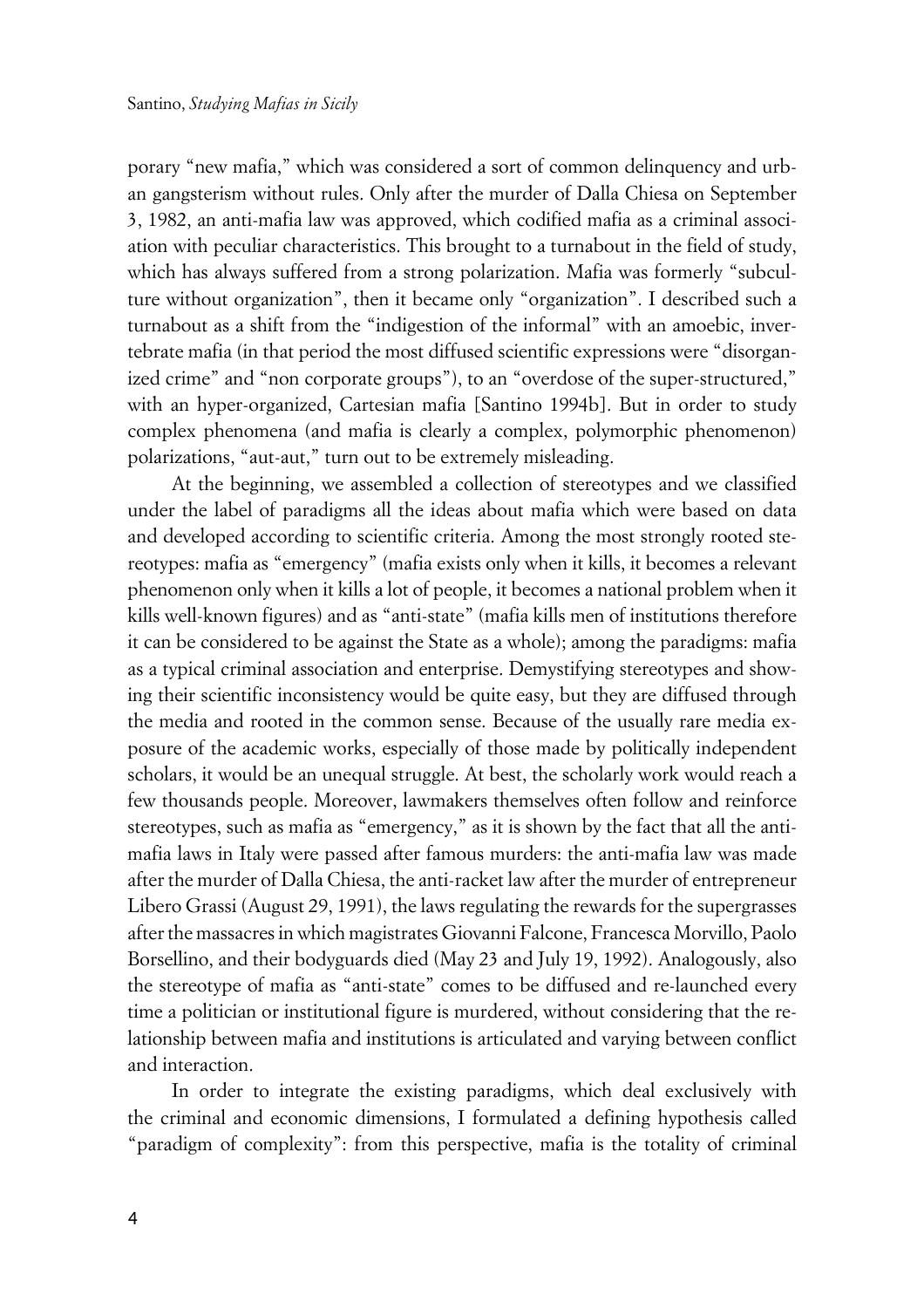groups acting within a system of relationships, carrying out illegal as well as formally legal activities aimed at the accumulation of capital and the acquisition and management of power positions, sharing a cultural code and benefiting from a certain degree of social consensus. On the historical dimension, in order to overcome the "old vs. new mafia" stereotype – which was re-proposed as "traditional vs. entrepreneurial mafia," where the former was competing for honour, while the latter for money – I formulated the "continuity-transformation paradigm": archaic aspects, linked to the original contexts, live together with modern ones, linked to ongoing changes.

#### **xProblems**

When we started verifying these hypotheses we encountered several problems. The first one dealt with the concept of complexity itself, which requires a contamination among different disciplinary protocols: criminology, sociology, anthropology, law, economics, political studies, historiography, etc. We had multiple references. In criminology, Sutherland and the theorists of "critic criminology" (such as, in Italy, Baratta, and successively Melossi, Ruggiero); in sociology, mainly Weber, but also the scholars who had worked on mafia and organized crime, such as Franchetti, Colajanni, Hess, Alan Block, Daniel Bell, Dalla Chiesa, Arlacchi, Catanzaro; in anthropology, Anton Blok and the Schneiders; in economics, Schumpeter, Schelling, Sylos Labini; in law, Santi Romano and the magistrates of "Magistratura Democratica" (Democratic Magistracy); in political studies, Mosca and Bobbio; in history, Hobsbawm, E.P. Thompson, Wallerstein, Salvatore Francesco Romano, Renda, Ganci, Cancila, Marino, Lupo, Pezzino. The sources were another major problem, since mafia is a hidden association that usually does not leave written traces. Moreover, the situation was worsened by the fact that the research activities took place outside the academic circuits (I have had only a few contracts with a few universities), with a self-financed Centre (we vainly asked the Sicilian Region to promote a law to set objective standards for the allotment of money, which was given on the basis of patronage criteria and therefore we refused to accept), and with a strong specificity: the research was inserted in a wider activity, the fight against Mafia, especially after the murder of Impastato. The Centre worked in a borderland. For professional scholars, we were excessively politicized intruders; for politicians, starting from our ex-fellows of militancy, we were intellectuals to be considered suspiciously as we were unaffiliated. With such premises, one could bet we would close soon. On the contrary, we have been working for 35 years, we have developed many initiatives and we have carried out most of our project "Mafia and society" by doing research on: murders,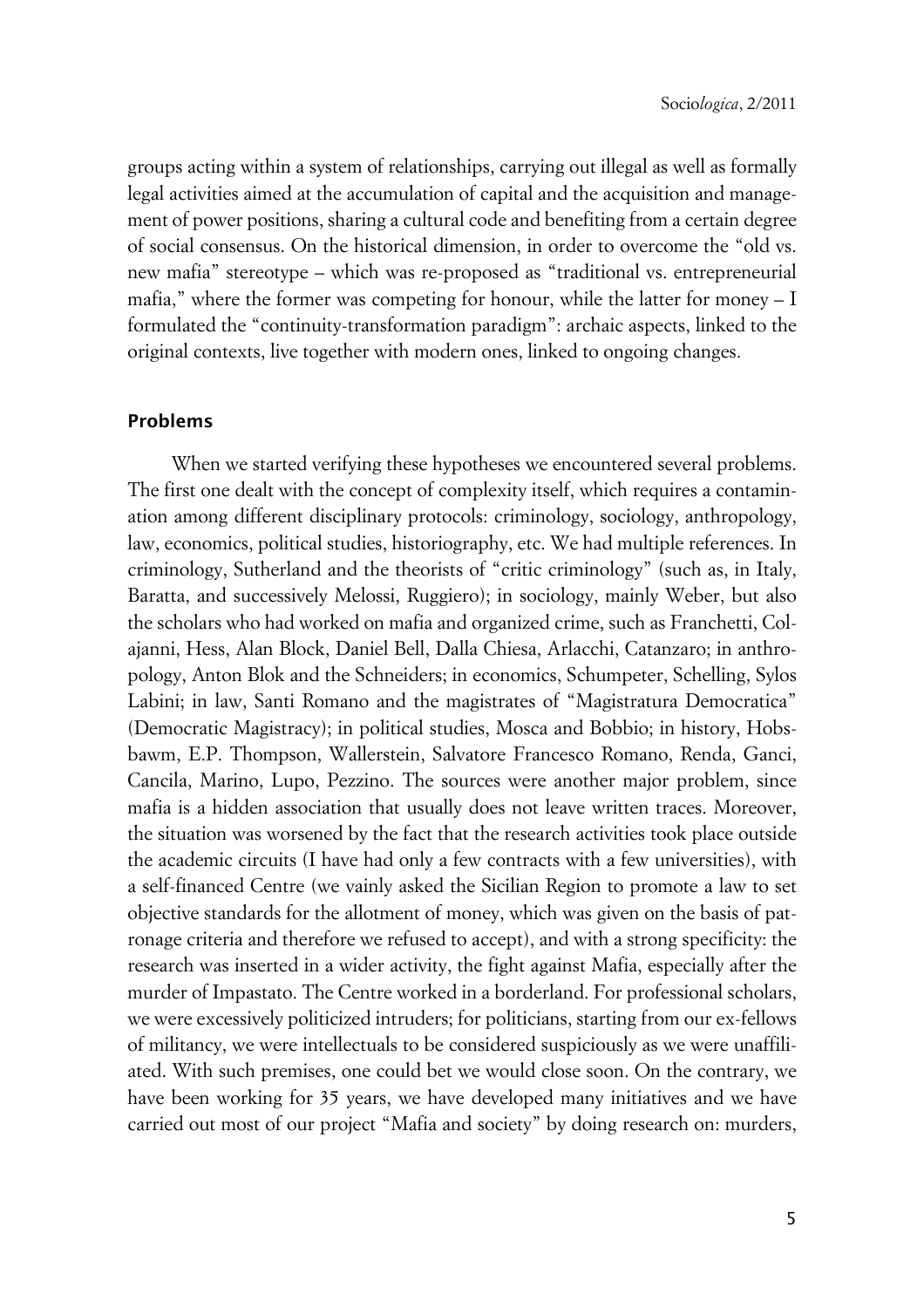entrepreneurial activities, international drug trafficking, ideas of mafia, mafia and politics, history of mafia and anti-mafia, women's role. We have produced research reports and also more popular works. These activities have involved many members, but because of our lack of resources some of them could not go on working with the Centre and had to follow other paths.

I could offer a few examples to give an idea of the difficulties we encountered in carrying out our research. In our victimological research on murders in Palermo and its province [Chinnici and Santino 1989], we realized that, despite the frequency with which people talked about them, the literature on both mafia and generic murders was very scarce. We were surprised to find out that the country with the highest murder rate in Europe was Finland (mostly related to the excessive consumption of alcohol): in the 1970s, the murder rate in Finland reached 3 (every 100,000 individuals) while in Italy it was around 1.4, and in the US 9.3 (with the peak in the District of Columbia). We started working on the data collected by ISTAT (Italian National Statistical Institute), but they were aggregated according to the number of the Courts of Appeal, which included many provinces, and they were also based on a restricted set of variables concerning the suspect or sentenced murderers. Moreover, for the period we were investigating (1960-1966 and 1978-1984, the years of the "mafia wars") police data were full of gaps. Thus, we elaborated a surveying schedule that included many variables, and we used the local press as a major source, since it usually paid a great deal of attention to the murders in the surrounding areas.

In the same research on murders we addressed the problem of the mafia culture. In those years, which were still dominated by the subcultural approach, the mafia behavioural code was reduced to the model of honour and considered an archaic, residual element. More widely, mafia was conceived as the survival of a feudal heritage, the result of backwardness and non-modernization. Actually, such an approach did not realize that mafia had survived the disappearance of the feuds and it was operating (from its viewpoint, successfully) within profoundly changed contexts, which were very different from the original ones. Since the Nineteenth century, with its diffusion in the US, mafia had shown to be perfectly able to enter the metropolitan environment. I wrote a chapter on mafia cultural aspects, analysing the theories on "criminal subculture" – from the works on delinquency in Chicago to the approaches developed by Sutherland, Cohen, Merton, Wolfgang and Ferracuti and others – and using the term "transculture" to describe a transversal path in which archaic aspects, such as the territorial domination, and modern aspects, such as the financial activities, merged [see Chinnici and Santino 1989, 369 ff.]. In the 1970s and 1980s the drug trafficking found a fertile environment in those areas in which mafia territorial dominion was almost total and made it possible to set up refineries – which could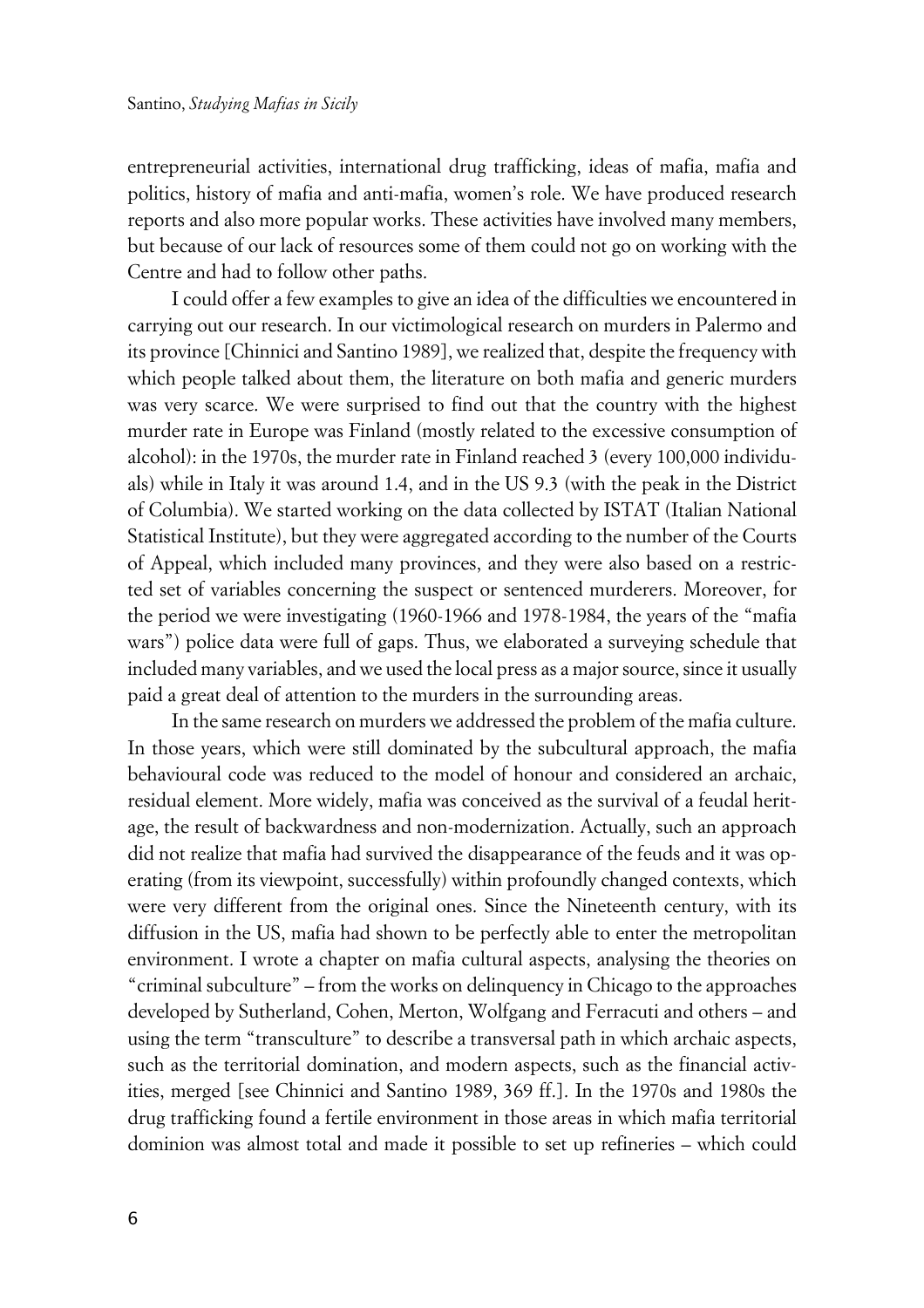work undisturbed for years – for the creation of the final product. A paradigmatic case was the territory of the city of Cinisi, where the domination of mafia boss Badalamenti made it possible to produce heroin to be sent to the US from the airport of Punta Risi. That is the area in which Peppino Impastato was active and was killed.

The research on the trials for murder – which completed the research project on murders – had to start from the judicial sources [Aa.Vv. 1992]. And here came the problem of the use of such sources, not only for the problems of the access – which were solved by personal relationships with magistrates – but also, above all, for their nature. Investigators and judges's aims are different from the scholars's ones: the former aim at reconstructing and identifying the kind of crime as well as assessing personal responsibilities, the latter aim at reconstructing a wider picture and cannot only draw on the transcriptions of judicial data, which instead must be problematized, contextualized and critically interpreted. And this is even truer in the cases of the declarations made by mafia supergrasses, which are useful for the description of murders but misleading when they deal with historical reconstruction or more generic reflections.

In our research on the mafia enterprise [Santino and La Fiura 1990] the main source was the investigation carried out for putting into effect the anti-mafia law, which was reaping its first fruits in that period (late 1980s). For the construction of the theoretical framework, we found very useful a number of works by American scholars, which were mainly unknown in Italy at that time [such as Landesco 1929; Bell 1953; Block 1980; Schelling 1984]. The definition of mafia enterprise itself – which is based on three main elements: the entrepreneurial subject, the origin of the capitals, the use of intimidation and violence against the competitors – strongly draws on a comparison between the US and Italian legislation. The research results disproved the dominant thesis of the shift between "traditional" and "entrepreneurial" mafia in the 1970s [Arlacchi 1983]. In fact, significant entrepreneurial activities had been already registered in the previous years. In the US, the Kefauver report [Kefauver 1951] described quite a solid set of entrepreneurial activities going on already in the early 1950s.

The activities emerging from the judicial investigation were largely carried out by small and medium-size firms working mainly in the building sector, which mostly served as a front for the recycling of black money. Moreover, the relational system proved to be a highly fertile space to develop relationships with public administrators and institutional representatives. The research clearly showed the existence of an imbalance between the abilities shown in the accumulation of capital from illegal international trafficking and those shown in the investment of capital in entrepreneurial activities.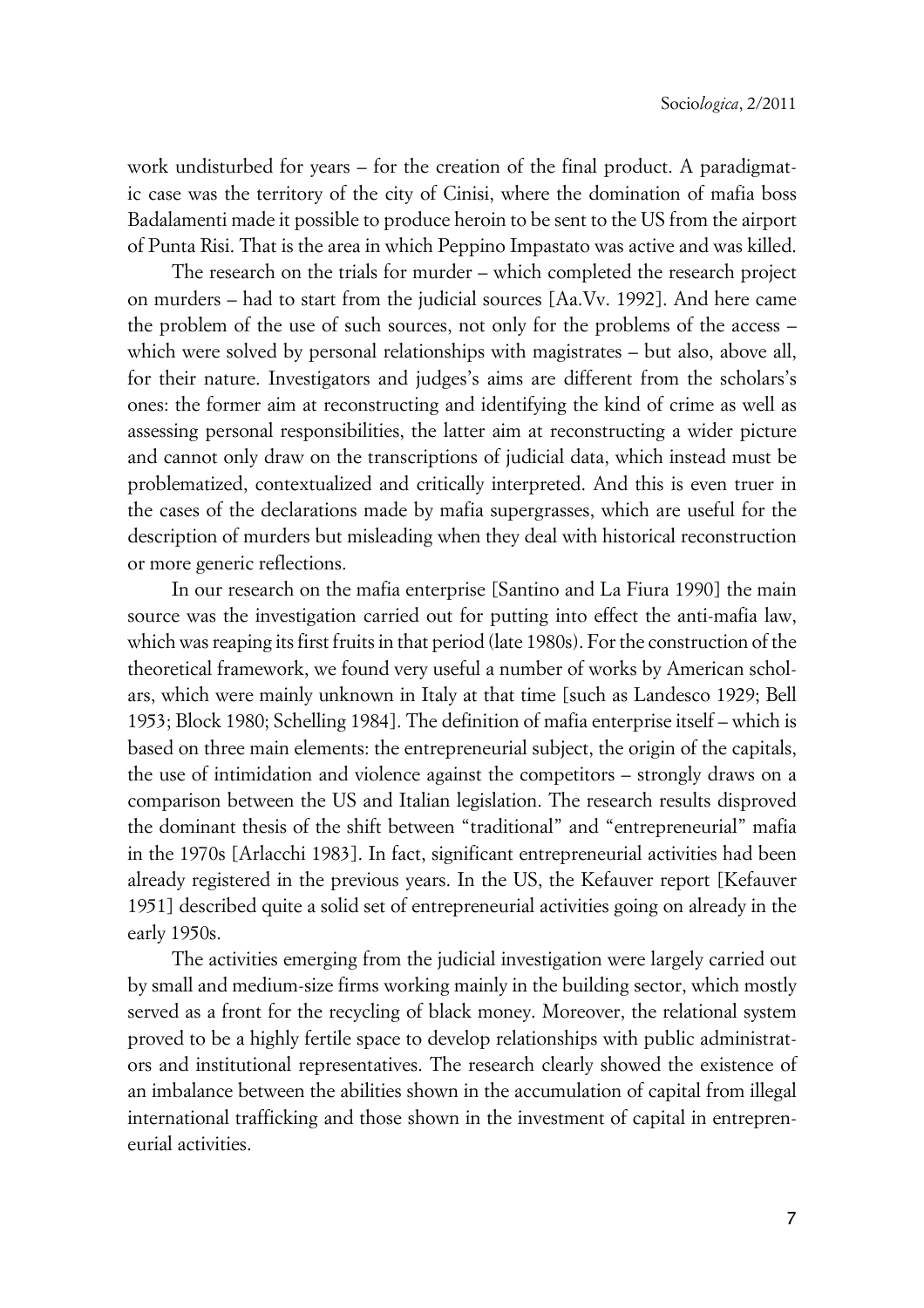At this step of our work, which aimed at a systematic reconstruction of the different aspects of the mafia phenomenon, we needed to carried out a research on the financial mafia, on the dynamics and size of the contemporary illegal accumulation, not only at the local level. It was necessary to study the mafia holding, contextualizing it within what could be called "industrial-financial complex", and describing and analysing the process of "financialization" of the economy, with the increasing presence of the speculative economy. Without risking, at the same time, to analyse the international economy as indistinctly mafia-oriented. The research project, described in a paper published in "Contemporary Crises" [Santino 1988], was proposed also at the international level, but it could not be realized because of the lack of really interested interlocutors. I remember a meeting with a professor of Temple University in Philadelphia, which stranded when he asked me what kind of relationships I had with Andreotti. I could not avoid saying that I considered him to be connected with mafia environments. We were able to develop a research on the international drug trafficking as part of a European Union sponsored research project realized in a partnership with a few ONGs [Santino and La Fiura 1993]. For the Centre, that was the only research which was co-financed by a public institution.

For the research on mafia and politics, in order to reconstruct mafia's political subjectivity we used classic theories starting from Weber's reflection on political groups [Weber 1976]. This is a highly popular issue on news magazines, also following trial cases involving political figures such as Andreotti himself, but there is almost no scholarly research. Our research has only partly addressed it, with a theoretical essay on mafia as a political subject [Santino 1994c] as well as a historical paper that reconstructed some exemplar cases also on the basis of the Centre's dossiers on such an emblematic figure as Salvo Lima, which gave rise to a series of polemical exchanges until a few months before his murder, in March 1992 [Santino 1997].

For the research on the women, which was only partially carried out, we turned to oral sources, by collecting life histories. We closely met such women as Felicia Bartolotta – Peppino Impastato's mother, divided between a mafioso husband and a radically anti-mafia son [Bartolotta 1986] – who lived such traumatic experiences as the murder of a relative and were able to transform a private loss in a public event, to be narrated and proposed as a testimonial form of social commitment [Puglisi 1990; 2005; 2007]. This revolutionary fact had only one precedent, the oral narration made by Francesca Serio, trade unionist Salvatore Carnevale's mother, to Carlo Levi, who reported it in some of his most beautiful pages [Levi 1955]. This work on recent memory involved us emotionally, and pushed us to deepen and move our analysis towards more distant times, reconstructing the anti-mafia fights – in which women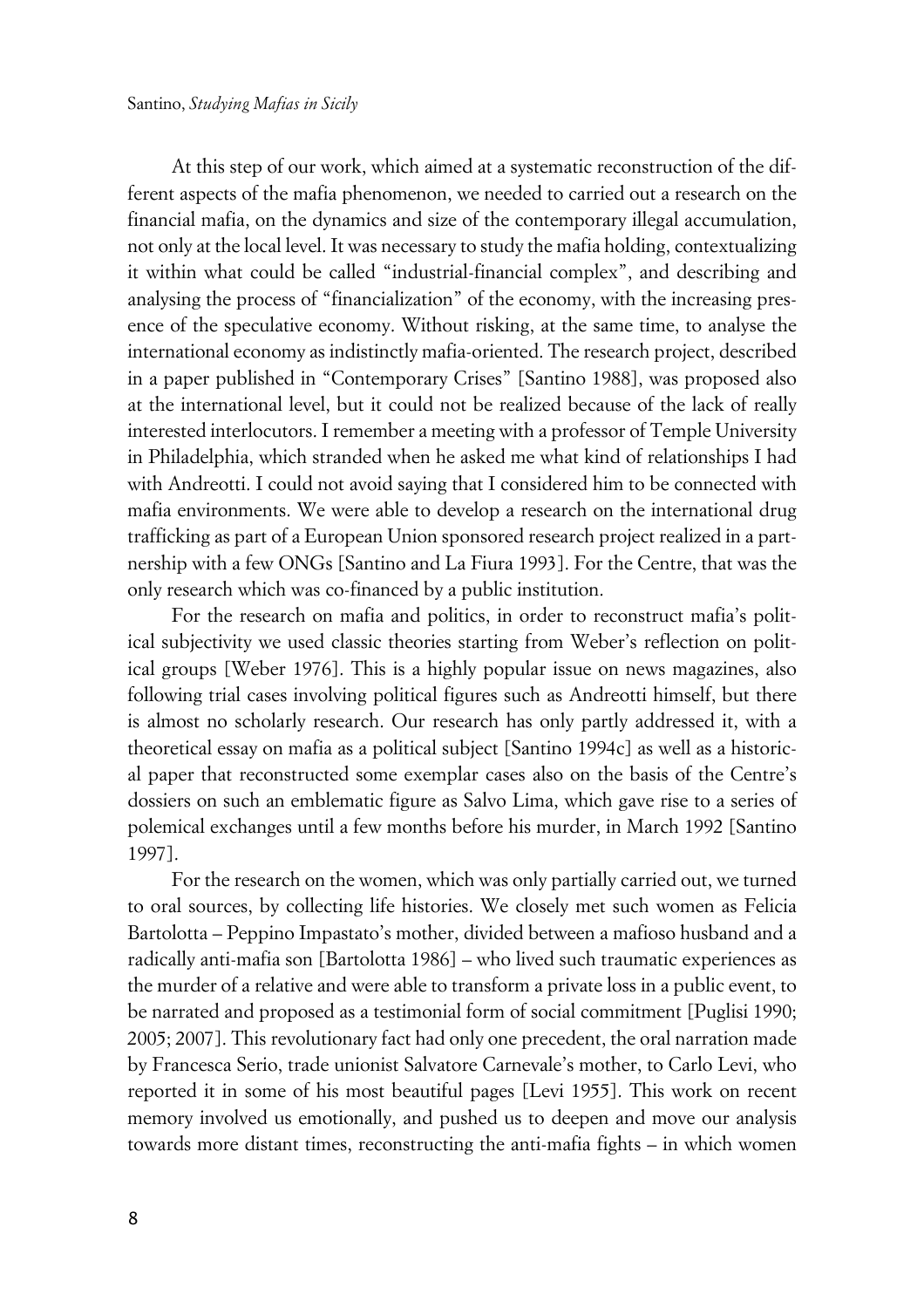play a crucial role – since the origin of the rural fights. The results of this research have been published in the book *Storia del movimento antimafia. Dalla lotta di classe all'impegno civile* (The history of the anti-mafia movement. From class war to civil commitment) [Santino 2000; Santino 2009].

This research highlighted different historiographical and theoretical problems. The book starts from the first social fights in Sicily in the last decade of the Nineteenth century, which were called "Fasci siciliani" (Sicilian Fasces). The history of these fights as well as of the following rural fights until the 1950s had already been narrated [Renda 1976; 1979], but we rewrote it from the different perspective of the fight against mafia. The problems we encountered were both old and new. An old problem dealt with the Fasces, a movement that was composite but had a socialistically connoted majority (in a phase in which the socialism was just born at the national level) and an anti-mafia vocation (explicitly declared in the statutes of some the Fasces), and that suffered a bloody repression concertedly carried out by mafia killers and the police. Even with an understandable degree of ambiguity, it was already a form of class war, as much as the following rural fights, with all the problems raised by the fragmented and divided peasant world against the Italian and European working class movement, between incomprehension and excommunication. Another problem dealt with the approach to develop to study the most recent fights. We solved it by using the theories on social movements and collective action. As a result, we started writing a history against stereotypes, from the amoral familism [Banfield 1958] to the lack of civic sense [Putnam 2004]. These theorizations were questionable, but they are still given a lot of credit.

I have never written a history of mafia. But I wrote a brief history of mafia and anti-mafia [Santino 2008; Santino 2011] where I collected the results of different researches, going back in time until what I called "pre-mafia phenomena": from the so-called "pizzo" (protection money), already documentable in the Sixteenth century, to cattle-stealing [Santino 2000]. We have analysed significant cases such as the so-called "Stuppagghieri" in the city of Monreale, in which the community of interest and the structured tendency to form associations merge [Crisantino 2000], as well as we have described the human and political careers of trade unionist Giovanni Orcel, who was murdered in 1920 [Abbagnato 2007], and communist leader Pio La Torre, murdered together with Rosario Di Salvo in 1982 [Burgio 2008]. We could not carried out a research in and on Palermo because of the unavailability of local sociologists. We have only reviewed the sociological literature on the city [Crisantino 1990] and analysed the city town budget [Rocca and Santino 1992]. Since we received favourable opinions and proposals, but we were also criticized, major Orlando cut off his relations with us.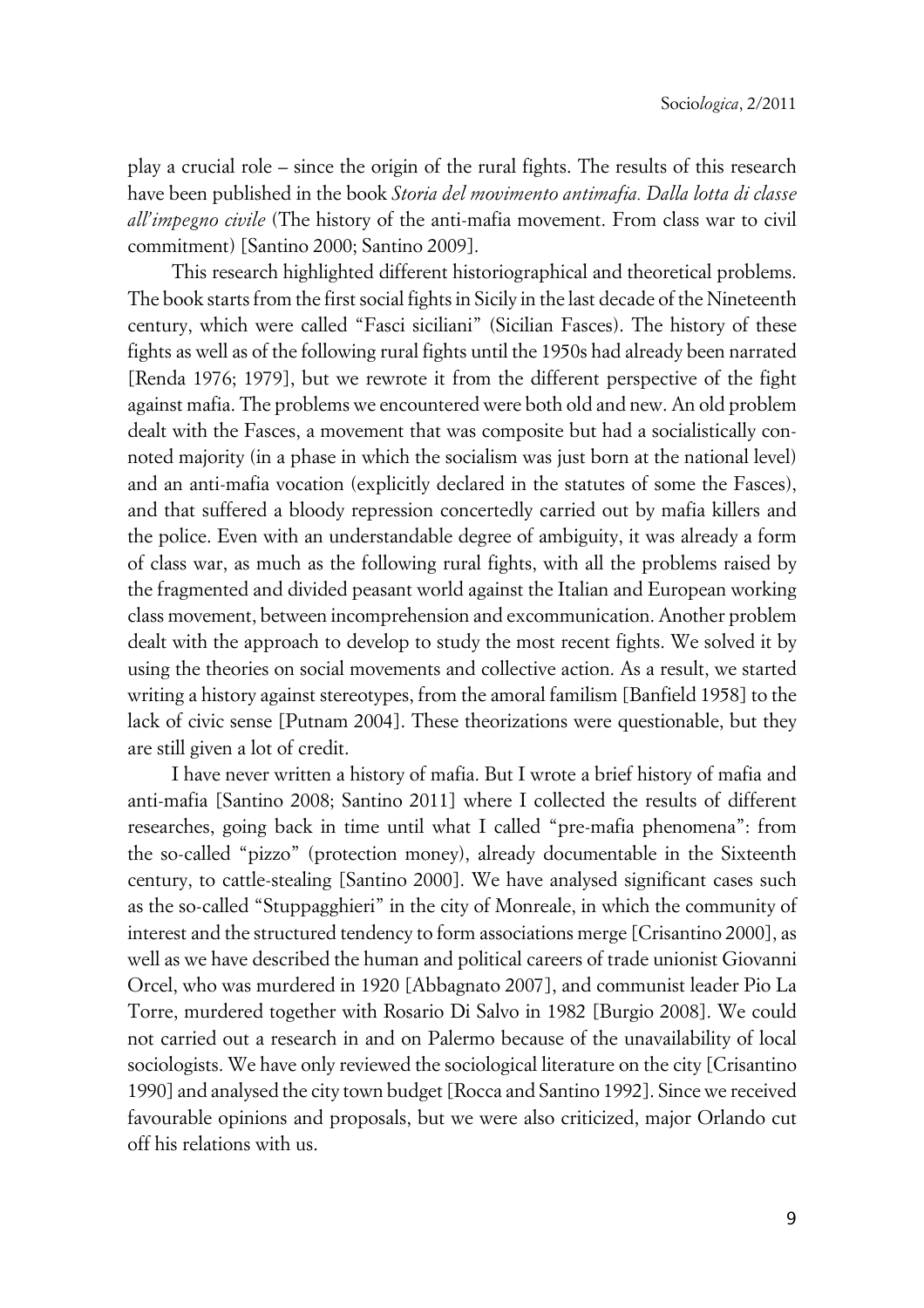Our research activities have evolved together with our commitment to have truth and justice for Peppino Impastato, which has obtained satisfactory – yet very late – results, such as the conviction of the instigators of the murder as well as the report of the Anti-mafia Parliamentary Commission on the sidetracking of the inquiry made by corrupted figures of the magistracy and the police [Commissione Antimafia 2001; Commissione Antimafia 2006]. That was a unique fact in the history of republican Italy. However, my proposal for the Anti-mafia Commission (I have been a consultant of the commission for two years, they never entrusted me with a task, so I resigned) or another bicameral commission to reconstruct other cases (the massacres that bathed Italy in blood, the mafia-political murders) on which there is almost no judicial truth remained unfulfilled.

Throughout our activities we have met many scholars and sometimes we had some disagreements with some of them. I consider even harsh critiques as a physiological element of a research activity. Somebody mistook them as personal offences. With other scholars we developed good relationships. Among them, I would like to recall E.P. Thompson, with whom we experienced the mobilizations for peace in the 1980s, Renate Siebert, the Schneiders, British historian John Dickie. Also with the doyen of Sicilian historiography Francesco Renda we had some polemic exchanges, but our friendly relationship was not affected by them. Among Italian social scientists, Marco Santoro closely followed our work, and he later invited me to take part to this symposium. But to give a better idea of the climate in which we have lived I could recall a few images, such as the nice friendship with Rocco Chinnici and the early morning phone call which announced the massacre on July 29, 1983; the last meeting with Giovanni Falcone, who took part in our book presentation of *Gabbie Vuote* [Aa.Vv. 1992], the pain for too many deaths. Giuseppe Borsellino – whose son Paolo, an entrepreneur, was murdered on April 21, 1992 – called me to ask if I could help him in his research on his son's murderers and on mafia in the territory around the city of Agrigento. I proposed him a meeting, but the murderers arrived first (he was killed on December 17 of the same year).

Our activities eventually turned out to have some influence on mainstream ideas. Nowadays many scholars talk about "territorial domination" and "mafia bourgeoisie." For many years, the latter expression was considered the result of an old style Marxist approach, to be abandoned together with any discourse on social classes. Today this expression is employed especially by the magistrates who are more actively engaged against mafia [see Grasso and La Volpe 2009], because they realized that the true power of the mafias is situated in the system of relationships involving professionals, entrepreneurs, administrators, politicians and other institutional figures. Without such relationships, even the most important mafia bosses could not do al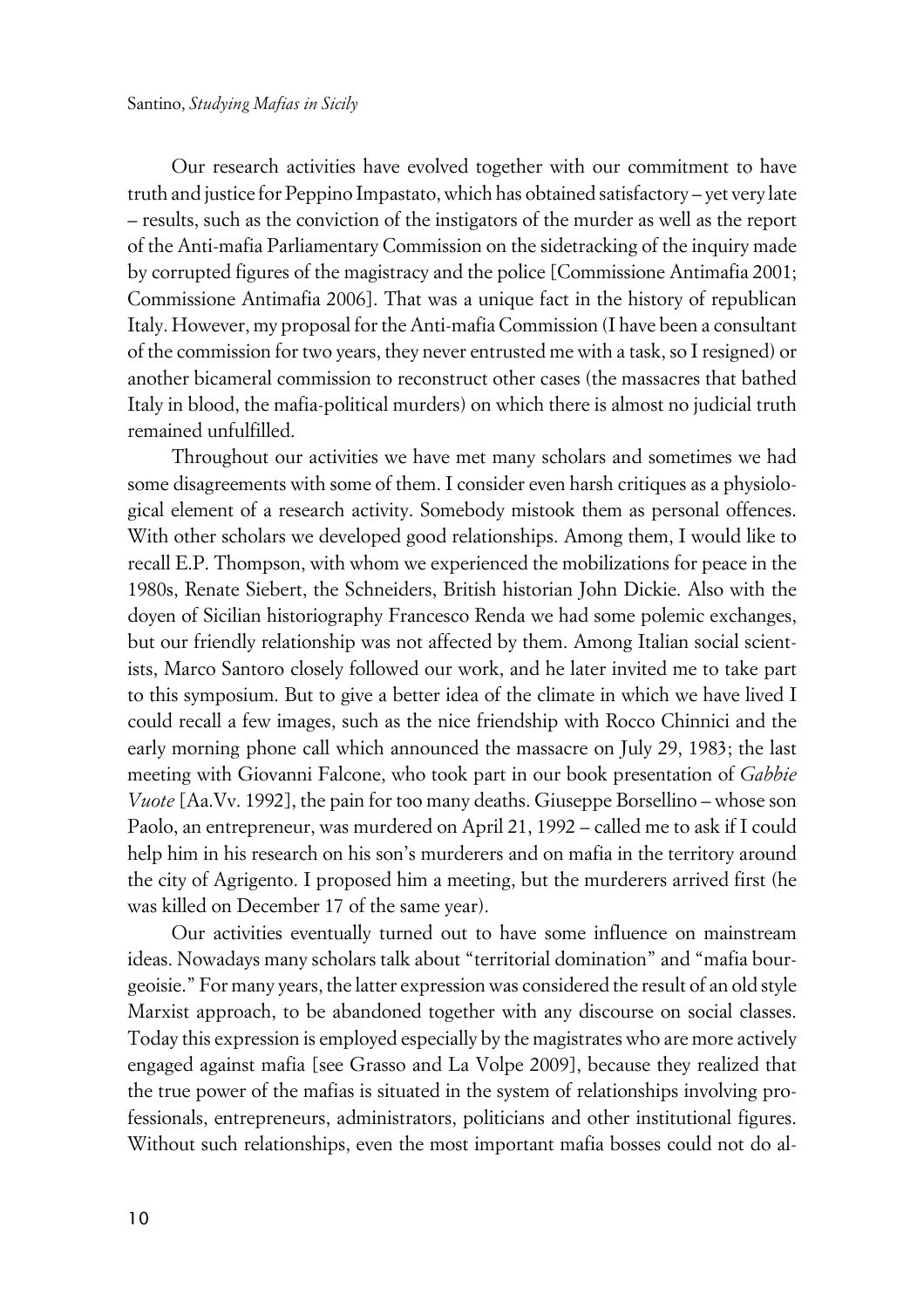most anything on crucial issues such as the public calls for tenders, the recycling of black money, the influence on administrative and institutional activities. Obviously, there is still a lot to do. About mafia, today the attention is still focused on the godfathers, there are many biographies as well as movies and TV series, but the systems of relationships are still highly under-investigated (in this regard some commentators use the arguably more journalistic than scientific expression of "grey area"). About anti-mafia, there still is a profound lack of knowledge about older fights, which involved hundreds of thousands of people on the basis of a project of social and political change centred on the anti-mafia war. Many observers believe, on the one hand, that old history was made by a very few isolated heroes, who became icons also thanks to movies and TV series, and, on the other hand, that more recently everything started after the massacres in which Falcone and Borsellino died.

Despite many great collective manifestations, everyday activities – in the schools, together with the anti-racket associations, for the social use of confiscated goods – still involve only a minority of people. And instead of being focused on the collectively shared commitment and social fight, the dominant conception of anti-mafia still privileges the achievements and testimonies of the hero or the famous writer and media intellectual. Roberto Saviano represents an emblematic case. In the book *La parola contro la camorra* (Words against Gomorrah) he argued that the movie *I cento passi* (A 100 steps) reopened the trial for the murder of Peppino Impastato, whose memory before the movie was "preserved only by a few friends, his brother, his mother" [Saviano 2010, 7]. Actually, there were two trials, which began a lot earlier than the movie; there was the Anti-mafia Commision; and there was our more than twenty-year long everyday work, which comes to be ignored. We asked for the correction of that statement. Einaudi, the publisher, answered with a letter of threats, while Saviano took legal proceedings against the newspaper "Liberazione," which had taken up our request [Santino 2011].

#### **xResearch on the Mafia and the Social Sciences**

I believe that a serious research on mafia and anti-mafia could contribute to the re-definition of the nature and role of the social sciences in contemporary society. I raised this issue in the last pages of my review essay on mafias [published in Santino 1995 and republished in Santino 2006]. The crisis of the social sciences deals also with this question: does the professional social scientist produce theorizations to be spent only in the academic marketplace? Or does he/she carry out a socially useful work? Social usefulness can be measured in the ability to analyze and understand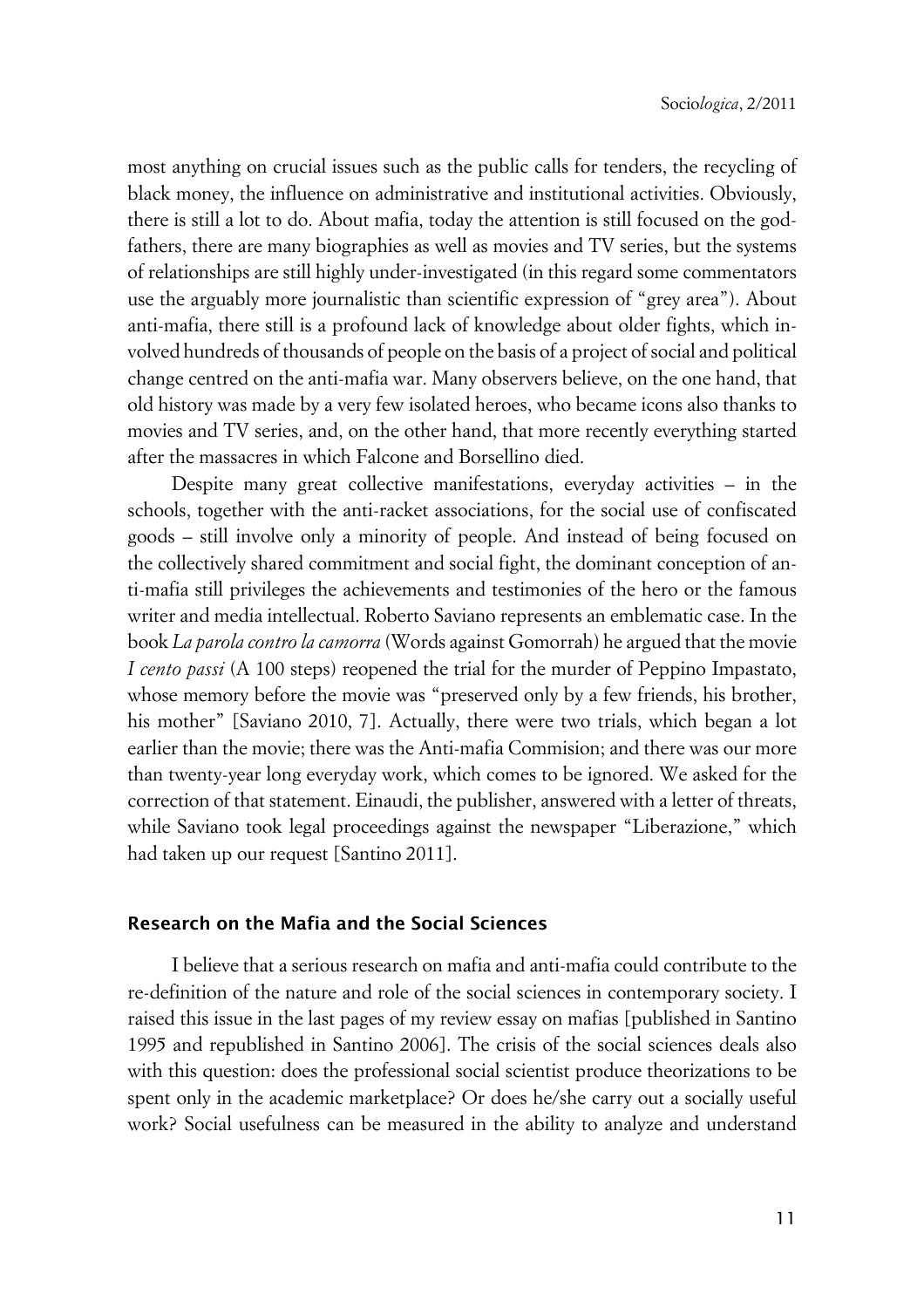such contemporary issues as mafia. Wright Mills [1962]'s "sociological imagination" recalled the ability to untie the knots of the modern society. For such a task, sociology alone is not enough, it clearly needs to be intertwined with other social sciences. But nowadays trans-disciplinarian approaches are more called for than actually practiced.

Today such expressions as "risk society" (Beck) and "liquid society" (Bauman) are increasingly heard, and arguably there is a sort of intellectual surrendering to complexity, which actually – I believe – could and should analyzed and managed. Globalization has run over old equilibriums and produced new problems that cannot be addressed only with old cognitive tools and political ideologies. In this scenario, a crucial role is played by such criminal phenomena and processes that combine "global" and "local" within a wider crisis of legality in a global phase in which people have to face conflicts and terrorism. Organized crime is not just a residual element of the past, it is a form of accumulation and a strategy of power, it works as a cushion against territorial gaps and rapidly increasing social imbalances, it follows as well as it determines the "financialization" of society [Santino 2007]. Addressing this scenario can be possible only by developing suitable cognitive – and sometimes value-oriented – strategies. This implies going against the trend of rigid disciplinary protocols and behavioural models based on competitiveness by any means, with the inevitable prevalence of the illegal ones, which aim at the individual achievement. Such a scenario clearly reminds Hobbes.

#### **xResearch and Values**

In our research, analysis and project as well as knowledge and inspirational values (at the basis of the development of operational strategies) have always been closely tied. Our interest on anti-mafia policies, and particularly on those dealing with the confiscation of mafia's properties, brought us to suggest to use such properties as a possible solution for the problem of the homeless in Palermo, and we gained some results. Our analysis of the territorial dominion of the mafia, and particularly of the "squeeze," which works as a parallel tax regulation, brought us to criticize theories that conceive mafia as "industry of private protection" [Gambetta 1992] and therefore represent a version of the economism paradigm, and to strongly support entrepreneur Libero Grassi as soon as he announced that he would not have accepted the squeeze request. We saw it as an act calling upon a collective liberation from a hateful oppression. We developed a solid friendship, which was punctually marked by the mafia reaction, favoured by the isolation of the industrial associations and the citizens. A brief book, which was published soon after his murder and re-published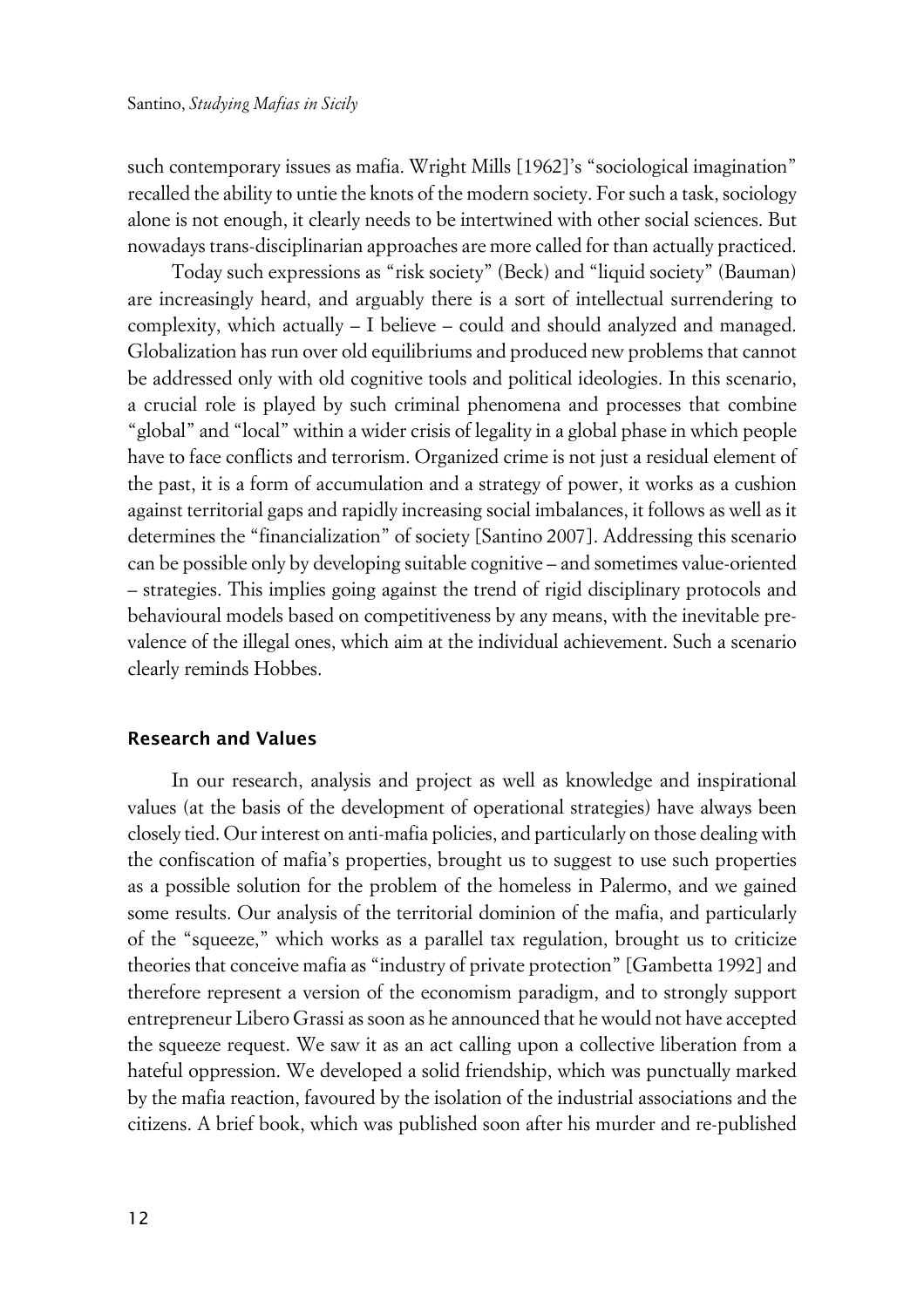in its 20th anniversary [AA.VV. 1991, 2011], bears witness to this. It collects the talks given at a public meeting with Grassi that took place in May 1991: it was supposed to be a supporting initiative but it turned out to show his isolation. That public meeting confirmed again the sectarianism of most current anti-mafia groups, strongly conditioned by their belongings and often aimed at auto-referential performances. Nowadays there are public manifestations in which each group or association forms a procession devoted to its own patron saint.

A proof of the sectarianism and myopia of certain anti-mafia groups was given when a few women of Palermo appeared as plaintiffs in the maxi-trial and in other trials against mafia. They were isolated by most anti-mafia associations, which make a cult of mafia victims classifiable as State servants and are unable to value the act of those women whose husbands were murdered by mafia but did not wear the uniform and were members of the working-classes somehow involved in activities collateral to the mafia universe. We described this paradigmatic case in the book *Sole contro la mafia* (Women alone against mafia) by Anna Puglisi [1990].

On the ground of inspirational values, the biggest issue deals with legality. After the massacres in 1992 and 1993 a ministerial memorandum invited all the Italian schools to develop educational programs on legality. Many initiatives started, but they were characterized by abstractness and improvisation on the basis of the content of the ministerial memorandum, which conceived mafia as a "special emergency" without taking into account its systematic implications at the institutional and social level. We had started working in the schools already in the early 1980s, on the basis of a law of the Sicilian region that was passed after the murder of the Region's president Piersanti Mattarella (January 6, 1980). We had realized that some teachers were willing but unprepared, therefore we tried to offer materials and suggestions for possible initiatives. After the ministerial memorandum, these initiatives were diffused throughout Italy, bringing to a scenario in which there were more good intentions than practices. In this context, with the coming of the Berlusconism, the national politics was increasingly inclining towards forms of legalization of illegality. Thus we had quite a paradoxical situation: people were increasingly talking about the respect of the laws while *ad personam* laws were increasing, clearly encroaching upon fundamental rights of the Constitution such as the equality of all citizens. Our work was mainly directed to the school teachers, trying to introduce teaching aids and tools such as the pamphlet *Oltre la legalità* (Beyond legality) [Santino 1997; Santino 2002], the book *A scuola di antimafia* (Anti-mafia lessons) [Cavadi 1994; Cavadi 2006], and *L'agenda dell'antimafia* (the yearly published Anti-mafia notebooks) [Puglisi e Santino 2007-2012], which provide information and suggestion for educational programs on democratic legality aimed at clarifying, instead of overshadowing, the con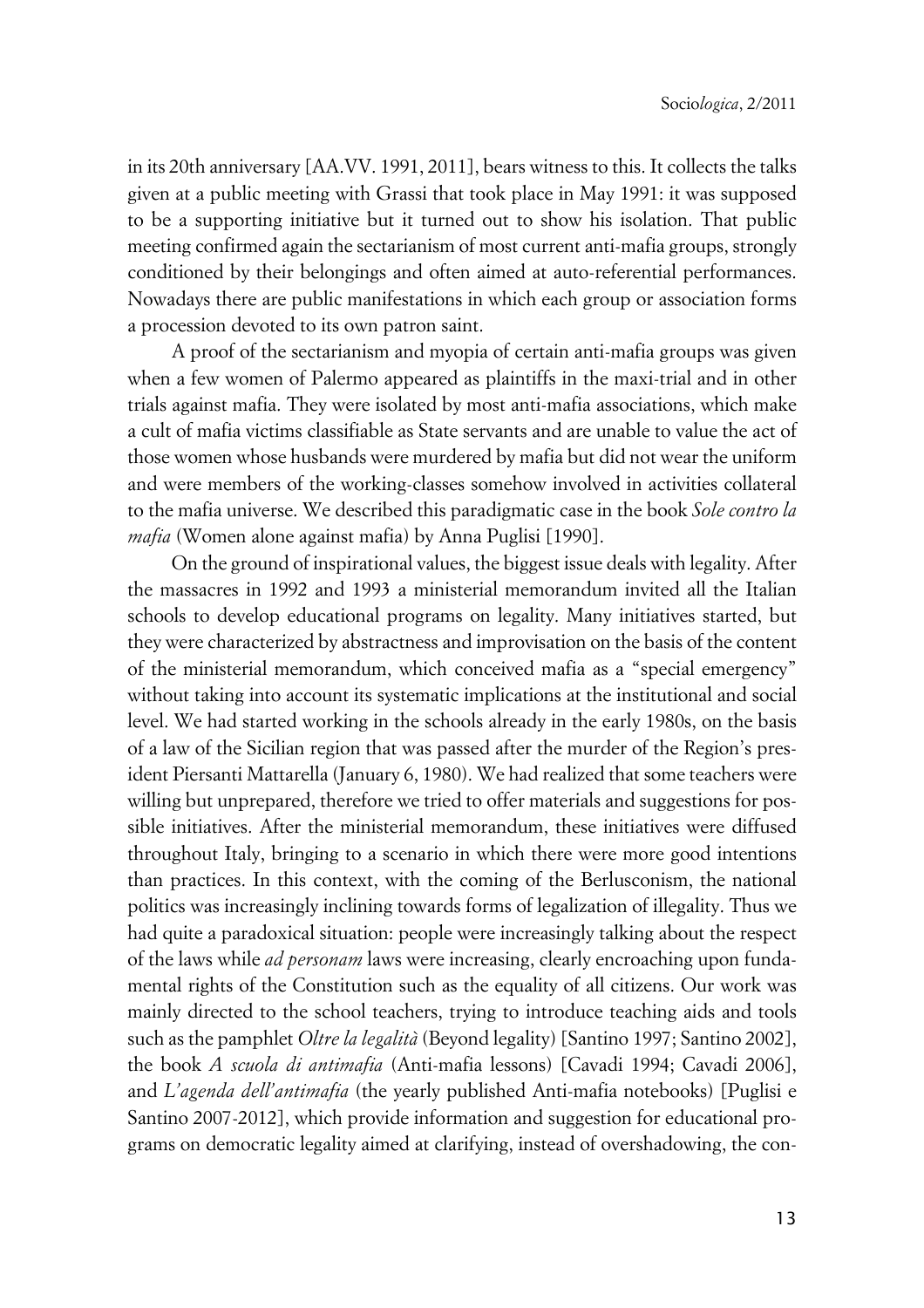tradiction between political-institutional praxis and constitutional legality. We cannot say that our attempts were always welcomed by the teachers, who have been hit over the last few years by a reform with devastating effects on public schools.

Finally, it is important to note that the analysis of as well as the fight against mafia would need a much greater and organic collective commitment. Addressing the issue of the existence of a "scientific community" of Italian sociologists, Marco Santoro [2011] has recently wrote scathing words on the actual situation. I do not know if the problem deals only with sociologists and scholars. As this paper shows, our experiences of joint work have been disappointing. A last example can confirm this. In 1984 we proposed the creation of a Coordination among different associations and groups, but the collective effort stopped soon because of the fragility of the organizations involved and the prevailing of logics of belonging. For a few years we have worked together with Libera, the association of associations that was born in 1995, but there were problems of internal democracy caused by the charismaticleader management. We are now working with anti-racket associations and we hope we will have better results. Over the last few years, a proposal has been advanced to create a Memorial of the fight against mafia which could be at the same time museum, library and video library, research institute, space for socialization. The Sicilian region created a committee for the constitution of a Museum of memory. As a member of such committee, I advanced our proposal, but so far there are not concrete prospects for its realization.

### **References**

Aa.Vv.

1992 *Gabbie vuote*- *Processi per omicidio a Palermo dal 1983 al maxiprocesso*. Milan: F. Angeli. 1992 *Mafia o sviluppo, un dibattito con Libero Grassi*. Trapani: Di Girolamo. Abbagnato, G. 2007 *Giovanni Orcel. Vita e morte per mafia di un sindacalista siciliano. 1887-1920*. Trapani: Di Girolamo. Arlacchi, P. 1983 *La mafia imprenditrice*. Bologna: il Mulino. Banfield, E.C. 1958 *The Moral Basis of a Backwards* Society. Glencoe: The Free Press. Bartolotta, F., Puglisi, A., Santino, U. 1986 *La mafia in casa mia*. Palermo: La Luna.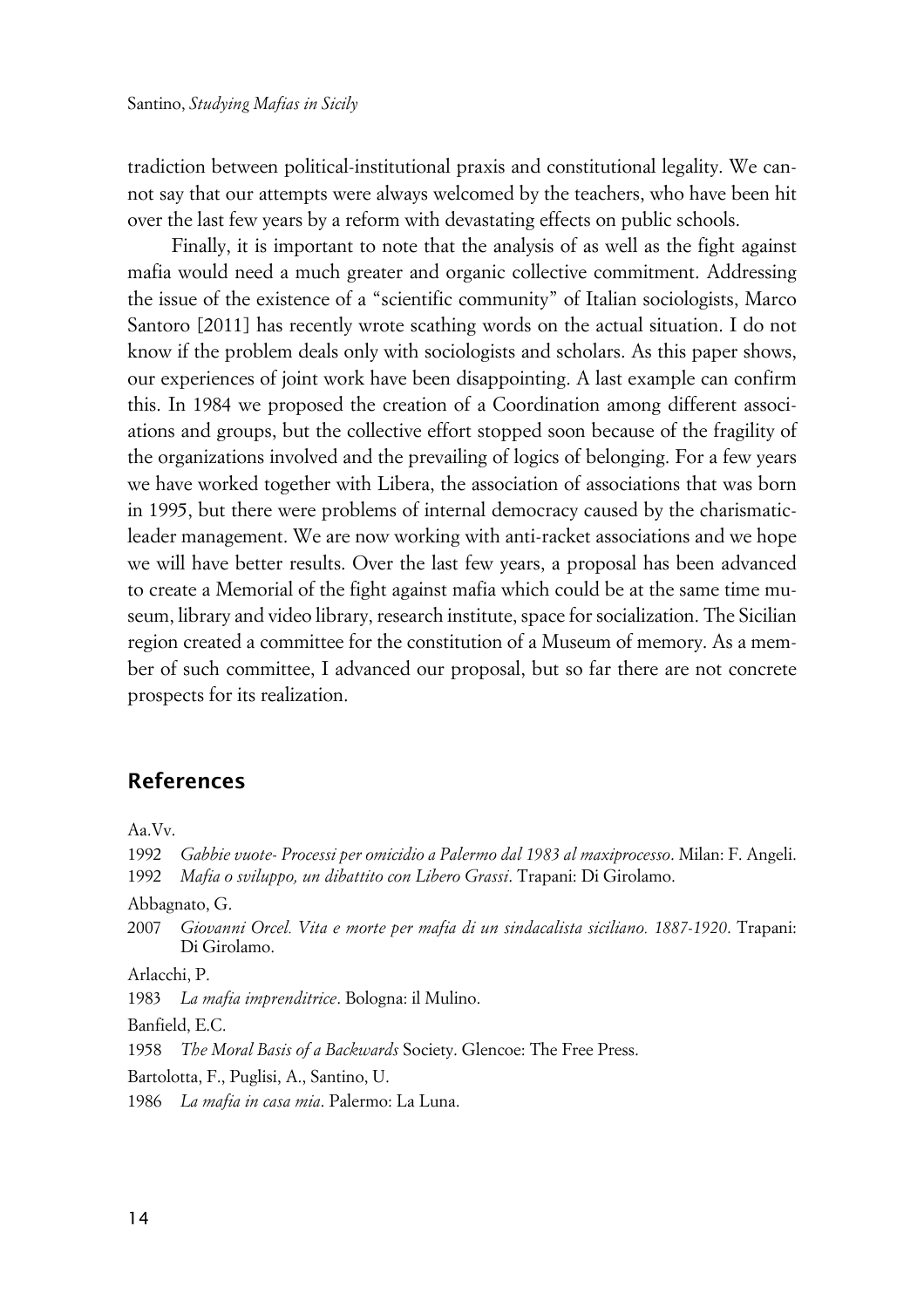#### Bell, D.

1953 "Crime as American Way of Life." *The Antioch Review* 13: 131-154.

Block, A.

1980 *East Side - West Side. Organizing Crime in New York 1930-1950.* Cardiff: University College Cardiff Press.

Burgio, G.

2008 *Pio La Torre. Palermo, la Sicilia, il Pci, la mafia*. Palermo: Centro Pio La Torre.

Cavadi, A. (ed. by)

1994- *A scuola di antimafia*, Centro Impastato, Palermo. Trapani: Di Girolamo. 2006

Chinnici, G., Santino, U.

1989 *La violenza programmata. Omicidi e guerre di mafia a Palermo dagli anni '60 ad oggi*. Milano: Angeli.

Commissione antimafia

2001 *Peppino Impastato: anatomia di un depistaggio.* Roma: Editori Riuniti.

2006 *Peppino Impastato: anatomia di un depistaggio,* new ed. Roma: Editori Riuniti.

Crisantino, A.

1990 *La città spugna. Palermo nella ricerca sociologica*. Palermo: Centro Impastato.

2000 *Della segreta e operosa associazione. Una setta all'origine della mafia.* Palermo: Sellerio.

Gambetta, D.

1992 *La mafia siciliana. Un'industria della protezione privata*. Torino: Einaudi.

Grasso, P., La Volpe, A.

2009 *Per non morire di mafia*. Milano: Sperling & Kupfer.

Hess, H.

1970 *Mafia*. Roma-Bari: Laterza.

Kefauver, R.

1951 *Il gangsterismo in America*. Torino: Einaudi.

Landesco, J.

1929 *Organized Crime in Chicago*, Illinois Association for Criminal Justice. Reprints: Chicago-London: The University of Chicago Press 1968; Midway Reprint 1979.

Levi, C*.*

1955 *Le parole sono pietre. Tre giornate in Sicilia*. Torino: Einaudi.

Mineo, M.

1995 *Scritti sulla Sicilia*. Palermo: Flaccovio.

Puglisi, A.

1990 *Sole contro la mafia*. Palermo: La Luna.

2005 *Donne, mafia e antimafia* Trapani: Di Girolamo.

2007 *Storie di donne*. Trapani: Di Girolamo.

Puglisi, A., Santino, U.

2007- *L'agenda dell'antimafia.* Trapani: Di Girolamo.

2012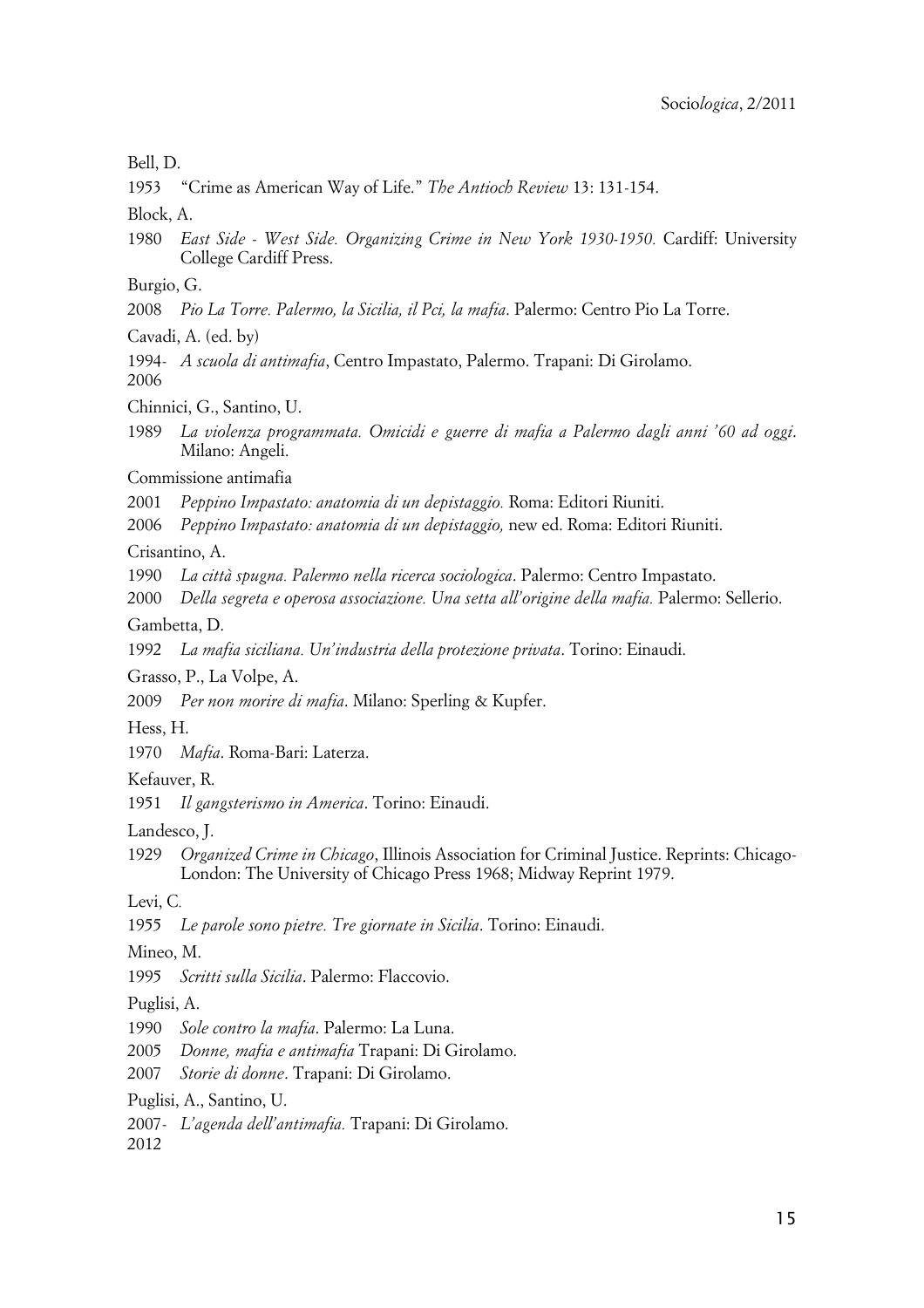Putnam, R.D.

1993 *Making Democracy Work. Civic Tradition in Modern Italy*. Princeton: Princeton University Press.

Renda, F.

- 1976 Il *movimento contadino in Sicilia e la fine del blocco agrario nel Mezzogiorno*. Bari: De Donato.
- 1979 "Il movimento contadino in Sicilia."Pp. 557-717 in Aa.Vv. *Campagne e movimento contadino nel Mezzogiorno d'Italia dal dopoguerra a oggi*. Bari: De Donato.

Rocca, N., Santino, U.

1992 *Le tasche di Palermo. I bilanci del Comune dal 1986 al 1991*. Palermo: Centro Impastato.

Santoro, M.

2011 "Esiste una 'comunità scientifica' per la sociologia italiana?." *Rassegna Italiana di Sociologia* 52: 253-282.

Santino, U.

- 1988 "The Financial mafia." *Contemporary Crises* 12: 203-243.
- 1994a *La borghesia mafiosa. Materiali di un percorso d'analisi*. Palermo: Centro Impastato.
- 1994b "La mafia come soggetto politico. Ovvero: la produzione mafiosa della politica e la produzione politica della mafia." Pp. 118-141 in *La mafia, le mafie,* a cura di G. Fiandaca e S. Costantino. Roma-Bari: Laterza.
- 1994c *La mafia come soggetto politico*. Palermo: Centro Impastato.
- 1995 *La mafia interpretata. Dilemmi, stereotipi, paradigmi*. Soveria Mannelli: Rubbettino.
- 1997 *L'alleanza e il compromesso. Mafia e politica dai tempi di Lima e Andreotti ai giorni nostri*. Soveria Mannelli: Rubbettino*.*
- 1997- *Oltre la legalità*. Palermo: Centro Impastato.

2002

- 2000 *La cosa e il nome. Materiali per lo studio dei fenomeni premafiosi*. Soveria Mannelli: Rubbettino.
- 2000 *Storia del movimento antimafia. Dalla lotta di classe all'impegno civile*. Roma: Editori Riuniti.
- 2006 *Dalla mafia alle mafie*. *Scienze sociali e crimine organizzato*. Soveria Mannelli: Rubbettino.
- 2007 *Mafie e globalizzazione*. Trapani: Di Girolamo.
- 2008- *Breve storia della mafia e dell'antimafia*. Trapani: Di Girolamo.
- 2011
- 2009 *Storia del movimento antimafia. Dalla lotta di classe all'impegno civile*, new ed., Editori Riuniti, Roma.
- 2011 *Don Vito a Gomorra. Mafia e antimafia tra papelli, pizzini e bestseller*. Roma: Editori Riuniti University Press.

Santino, U., La Fiura, G.

- 1990 *L'impresa mafiosa, Dall'Italia agli Stati Uniti*. Milano: Angeli.
- 1993 *Dietro la droga*. Torino: Edizioni Gruppo Abele.

Saviano, R.

2010 *La parola contro la camorra*. Torino: Einaudi.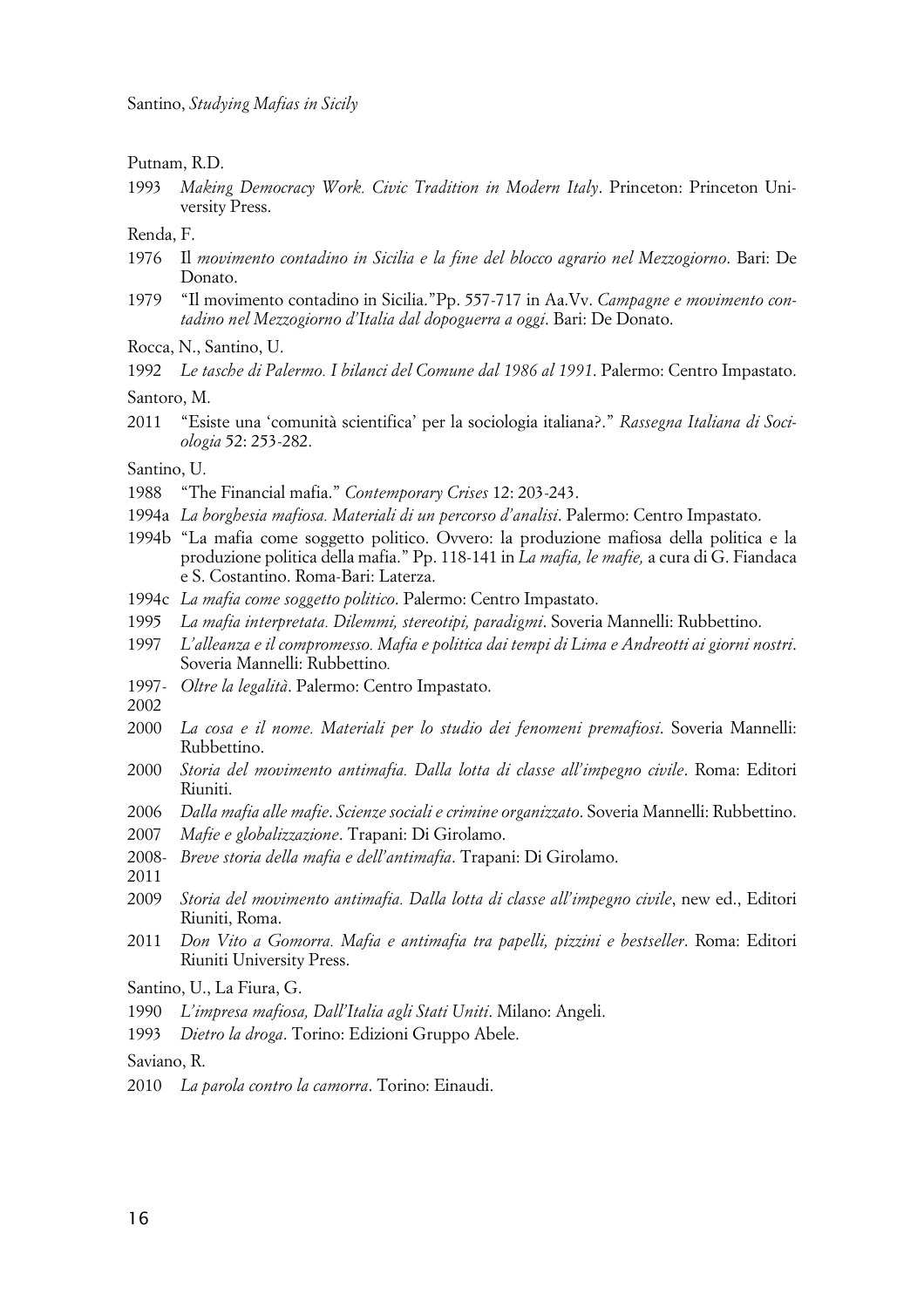#### Schelling ,T.C.

- 1984 *Choise and Consequence. Perspectives of an errant economist*. Cambridge Ma: Harvard University Press.
- Weber, M.
- 1976 *Wirtschaft und Gesellschaft. Grundriss der verstehenden Soziologie*. Tübingen: Mohr, 5th ed.
- Wright Mills, C.
- 1958 *The Sociological Imagination*. New York: Oxford University Press.